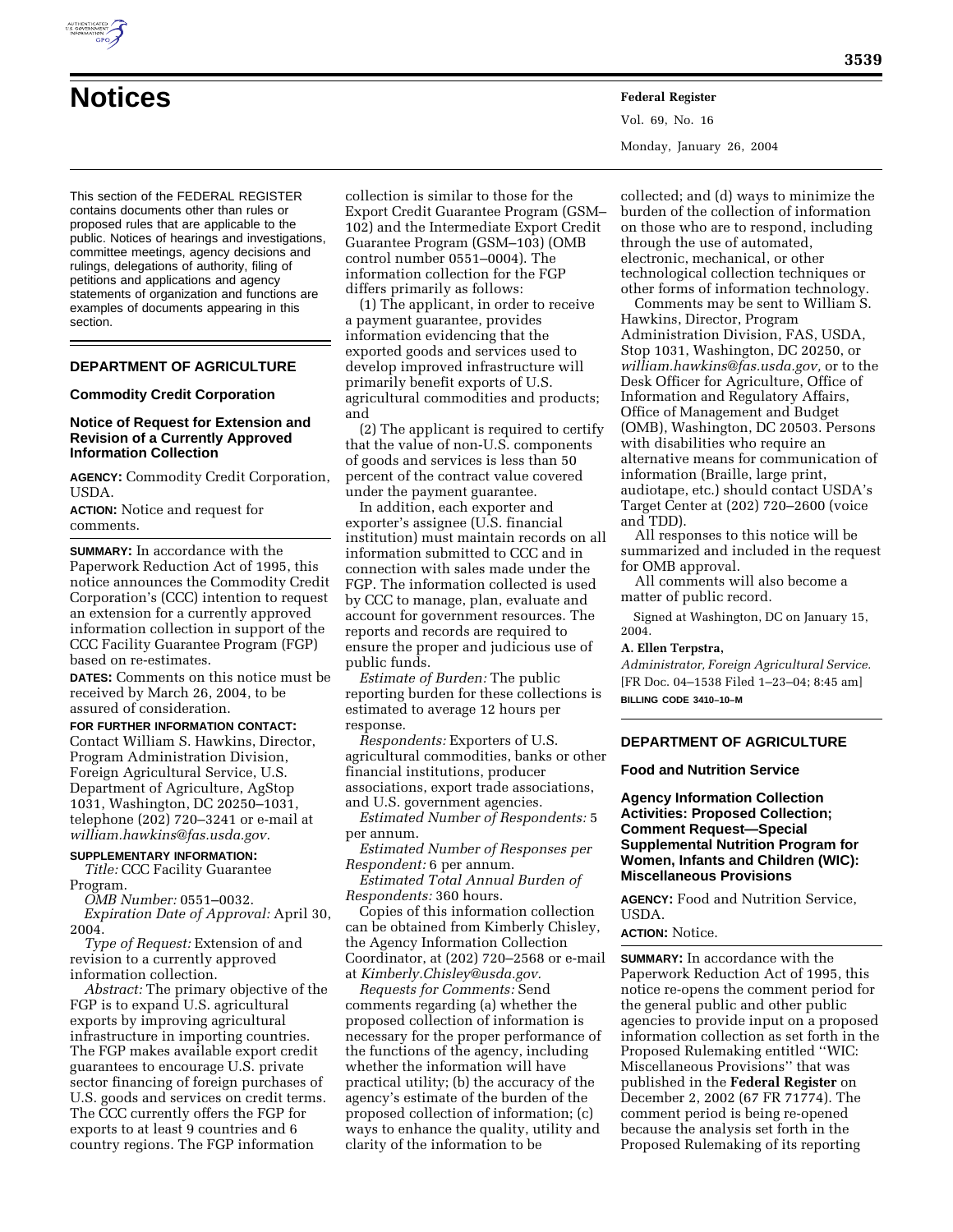and recordkeeping burden did not reference the overall WIC Program reporting and record-keeping requirements designated by the Office and Management and Budget as Information Collection Burden #0584– 0043. Also, this analysis omitted one of the proposed provisions that impacted on the burden and misidentified another such provision. Therefore, the Department is offering the public a second opportunity to consider and comment on the proposed changes in the information collection burden based on the provisions of the Proposed Rule.

**DATES:** Written comments must be received on or before March 26, 2004.

**ADDRESSES:** Comments are invited on: (a) Whether the proposed collection of information is necessary for the proper performance of the functions of the agency, including whether the information shall have practical utility; (b) the accuracy of the agency's estimate of the burden of the proposed collection of information, including the validity of the methodology and assumptions used; (c) ways to enhance the quality, utility, and clarity of the information to be collected; and (d) ways to minimize the burden of the collection of information on those who are to respond, including use of appropriate automated, electronic, mechanical, or other

technological collection techniques or other forms of information technology.

Comments may be sent to Debra R. Whitford, Chief, Policy and Program Development Branch, Supplemental Food Programs Division, Food and Nutrition Service, U.S. Department of Agriculture, 3101 Park Center Drive, Room 522, Alexandria, Virginia 22302. Comments may also be submitted via fax to the attention of Debra R. Whitford at (703) 305–2196 or via e-mail to *wichq-web@fns.usda.gov.* In all cases, including when comments are sent via email, please label your comments as ''Proposed Collection of Information: WIC Miscellaneous Provisions.''

All written comments will be open for public inspection at the office of the Food and Nutrition Service during regular business hours (8:30 a.m. to 5 p.m. Monday through Friday) at 3101 Park Center Drive, Room 522, Alexandria, Virginia 22302.

All responses to this notice will be summarized and included in the request for OMB approval. All comments will be a matter of public record.

# **FOR FURTHER INFORMATION CONTACT:**

Requests for additional information or copies of this information should be directed to Debra R. Whitford at (703) 305–2746.

#### **SUPPLEMENTARY INFORMATION:**

*Title:* WIC: Miscellaneous Provisions (Proposed Rule).

*OMB Number:* 0584–0043.

*Form Number:* N/A.

*Expiration Date:* January 31, 2004. *Type of Request:* Revision of a

currently approved collection.

*Abstract:* The new reporting burden reflected in this action is associated with additional elements that are proposed to become part of the annual State Plan of Operations under the Proposed Rulemaking entitled ''WIC: Miscellaneous Provisions'' that was published in the **Federal Register** on December 2, 2002 (67 FR 71774). The comment period for the entire reporting burden associated with that Proposed Rule, including both the burden which was cited in the Rule and the burden which had been inadvertently omitted from the Rule, is being reopened.

*Respondents:* State agencies administering the WIC Program through a Federal grant of funds.

*Estimated Number of Respondents:* See chart below.

*Number of Responses per Respondent:* See chart below.

*Estimated Time per Response:* See chart below.

*Estimated Total Annual Burden on Respondents:* See chart below.

# **BILLING CODE 3410–30–P**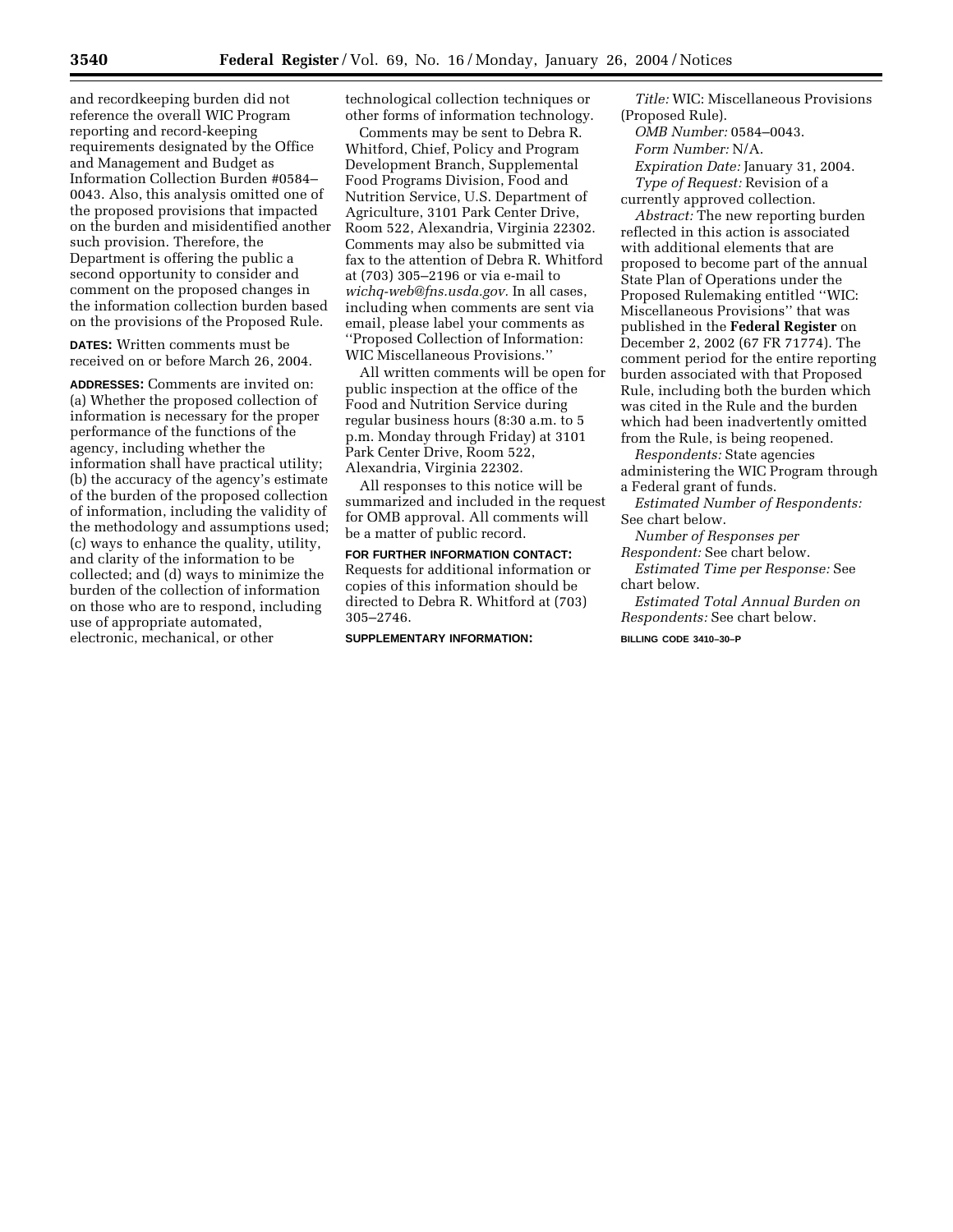| <b>ESTIMATED ANNUAL REPORTING BURDEN</b> |             |           |                  |              |
|------------------------------------------|-------------|-----------|------------------|--------------|
|                                          | Annual      |           | Average          | Annual       |
| Section of Regulations                   | Number of   | Annual    | Burden per       | Burden       |
|                                          | Respondents | Frequency | Response         | Hours        |
| Reporting Burden as Reflected in         |             |           |                  |              |
| the Proposed Rule:                       |             |           |                  |              |
| 246.4(a)(11)(i)(E)                       | 88          |           | 1.00             | 88.00        |
| 246.4(a)(11)(i)                          | 88          |           | .50 <sub>0</sub> | 44.00        |
| 246.4(a)(21)                             | 88          |           | 1.00             | 88.00        |
| 246.4(a)(24)                             | 88          |           | 1.00             | 88.00        |
| <b>Total Reporting Burden Reflected</b>  |             |           |                  | 308.00       |
| in the Proposed Rule                     |             |           |                  |              |
| Reporting Burden Added by This           |             |           |                  |              |
| Notice                                   |             |           |                  |              |
| 246.4(a)(26)                             | 88          | 1         | 1.00             | 88.00        |
| Total Adjustments*                       |             |           |                  | 82,365.00    |
| Total Current WIC Reporting and          |             |           |                  | 2,734,330.00 |
| Recordkeeping Burden Hours**             |             |           |                  |              |
| Grand Total Proposed WIC                 |             |           |                  | 2,817,091.00 |
| Reporting and Recordkeeping              |             |           |                  |              |
| Burden Hours***                          |             |           |                  |              |

\*This total reflects adjustments to the annual reporting and recordkeeping burden

hours due to increases in WIC participation and the number of local agencies.

\*\* This is the total reporting and recordkeeping burden currently approved by OMB for

information collection #0584-0043.

\*\*\* This grand total combines the currently approved burden hours for OMB #0584-0043,

the proposed burden hours associated with this action, and the adjustments.

**BILLING CODE 3410–30–C**